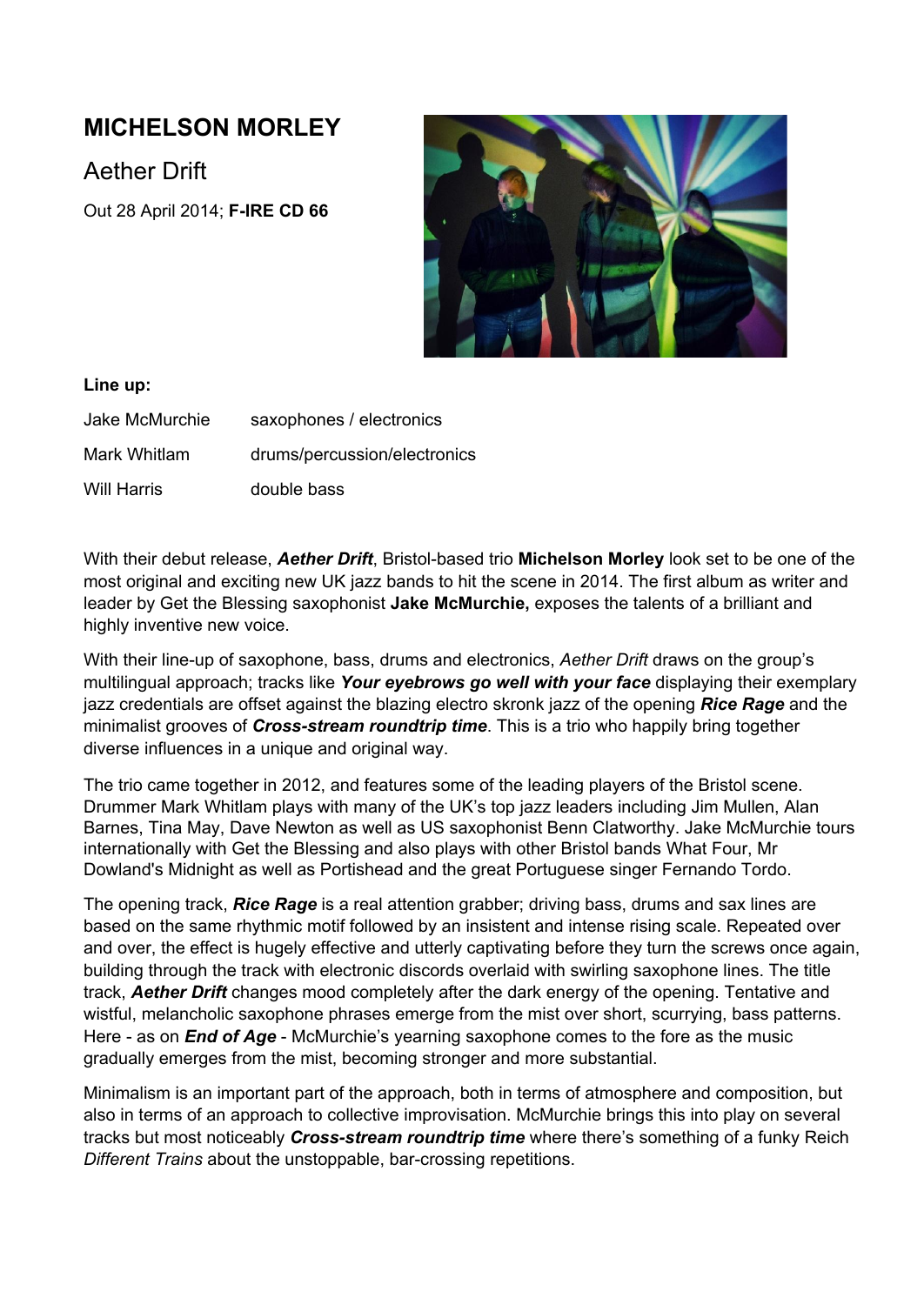*Your eyebrows go well with your face* and *End of age* represent some of the best (more) acoustic music where the interplay between members, occasional solos and beguiling melodies can really be enjoyed. This interlude is followed up by a fantastically sci-fi sounding *Wish I knew*. Echoing electronic calls float past over mournful, whale-like drones and wisps of plaintive saxophone melodies until gradually the acoustic trio emerge. The closing track *Fringe shift* ups the energy again with a loose and funky piece of strong acoustic trio work, proving these guys really have it all.

Following the release at the end of April, **Michelson Morley** will be touring, offering audiences across the UK a chance to check out these striking not so new kids on the block. Several dates will feature one or other of their special quests; **Dan Messore** on quitar or multi-instrumentalist **Corey Mwamba.**

#### **Album Tour**

| 29 April 8pm  | NEWCASTLE, The Jazz Café, NE1 5DW<br>www.newcastle-arts-centre.co.uk | £8.00 / £6.00 conc       |
|---------------|----------------------------------------------------------------------|--------------------------|
| 1 May 9pm     | BRISTOL, The Cube, BS2 8JD<br>www.cubecinema.com                     | £10 / £9 adv /£8 members |
| 2 May 8pm     | DERBY CUBE/ DEDA Theatre, DE1 3GU£10<br>www.deda.uk.com              |                          |
| 6 May 8.45pm  | LIVERPOOL, Parrjazz at Frederiks, L1 9AX<br>www.parrjazz.co.uk       | £3/free NUS              |
| 7 May 9pm     | SHEFFIELD, The Lescar, S11 8ZF<br>www.jazzatthelescar.com            | £5                       |
| 4 June 8.30pm | LONDON, The Vortex Jazz Club, N16 8AZ<br>www.vortexjazz.co.uk        | £9                       |
| 5 June        | STROUD, Stroud Valley Arts<br>www.sva.org.uk                         |                          |
| 6 June        | READING, Reading Jazz, RG1 5HL<br>www.jazzinreading.com              | £12 / £10.00 conc        |
| 10 June       | ST IVES Jazz Club<br>www.stivesjazzclub.com                          |                          |
| 20 June       | FISHGUARD Pepper's AberJazz Club<br>www.aberjazz.com                 |                          |

## **Tour funded by Jazz Services**